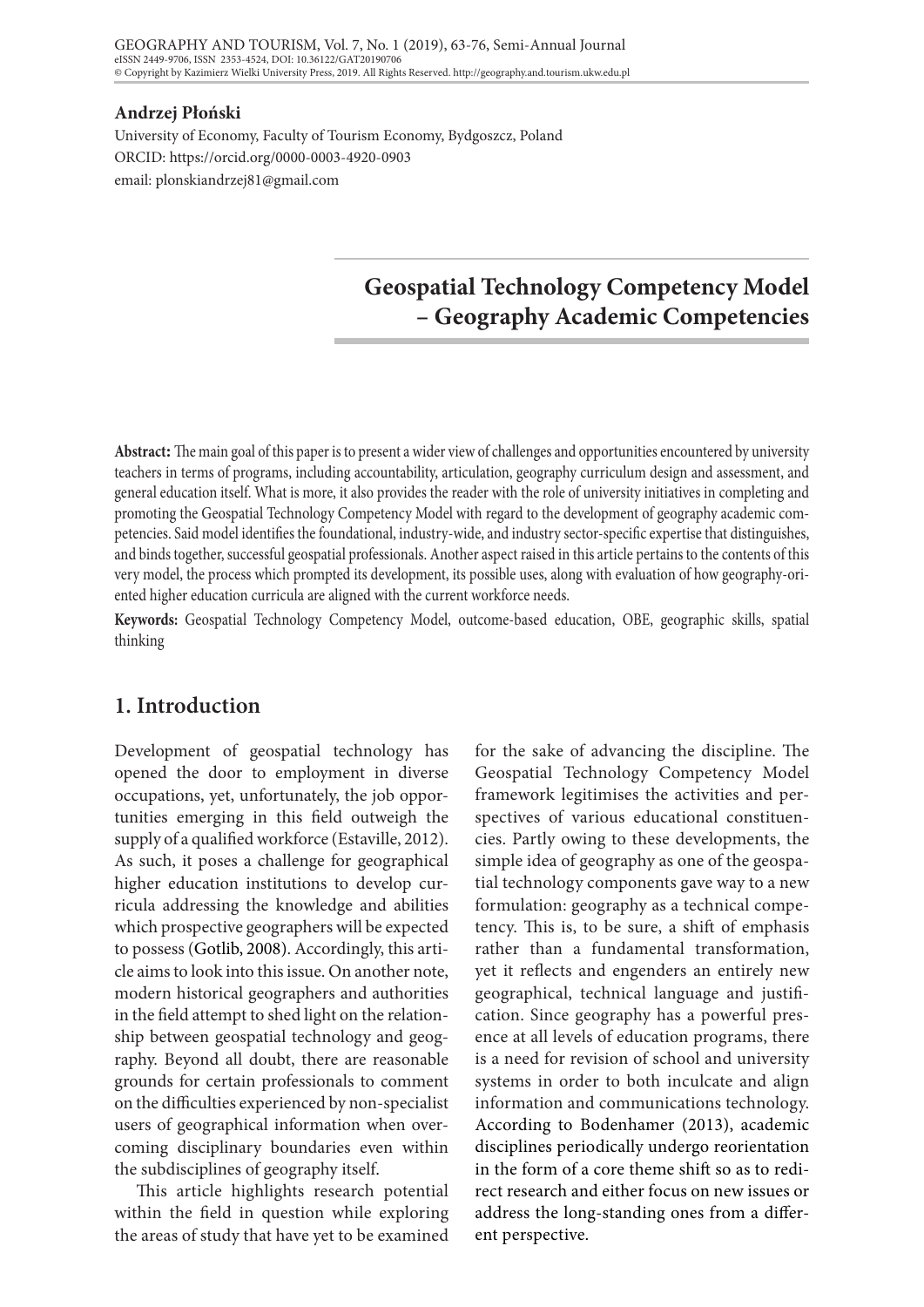Geography in and of itself is integrated in the learning area of natural, human, and social sciences. Numerous educational institutions have already put forward broad guidelines as what was termed competence assessment criteria, range statements, and performance indicators. The majority of geography lecturers struggle with the changes and face a wide variety of challenges related to understanding outcome-based education (OBE)<sup>1</sup> and how it should be practised (Molin and Orbring, 2017). Therefore, for the sake of ensuring an effective learning process, the geographic community should utilise and create or redefine learning outcomes<sup>2</sup> and assessment standards<sup>3</sup>. Progression in geospatial skills is particularly needed in the field of geography. For one thing, the matter of implementing a technical learning outcome in geographical science poses an issue, yet for another it may lay the foundations for future

learning processes and geography competency models.

This paper also seeks to delve deeper into the components of the Geospatial Technology Competency Model, which might be essential for geographers especially, and features a few of the many approaches to learning geography which should be taken into consideration. For this reason, the identification of technology competencies for geographers is closely associated with the identification of objectives in terms of intended technology outcomes. In order to plan suitable learning objectives, further geography technology objectives need to be set at an appropriate level as well. On account of the competency model, geographers now need a new skillset that encompasses basic geography and science, along with communication abilities, critical thinking, and problem solving.

## **2. Research aim, scope, and methods**

This article takes the form of a research literature review that complements both the growing body of guidance on geospatial studies and the specialized process of performing a spatial analysis by fully qualified geographers. As a matter of fact, the literature search and review constitute a crucial element of the research process used herein. The literature refers to the sources that are relevant and effective in providing the in-depth knowledge pertaining to the current

geospatial technology academic competencies with special reference to geography.

In the following sections, the reader will be introduced to a brief description of the Geospatial Technology Competency Model framework that specifies particular competencies, including the ones characterising the work of the majority of successful professionals in the geospatial industry, which are also of great relevance for geographers.

## **3. Essence of the Geospatial Technology Competency Model**

In this part one may learn about the final framework on the geospatial programs at US community colleges from the late 1980s to the present.

By the late 1980s, a wide spectrum of said higher education institutions were allowed to participate in GIS projects and were granted

funds by private and public organisations. Many community colleges have been thus better positioned to start teaching GIS and geospatial technology ever since. The National Aeronautics and Space Administration (NASA) with its headquarters located in the United States contributes greatly to this matter by dint of launch-

<sup>&</sup>lt;sup>1</sup> Outcome-Based Education (OBE) – educational model in which curriculum, pedagogy, and assessment are all focused on student learning outcomes (Molin and Orbring, 2017).

 $^{\rm 2}$  Learning outcomes – stated expectation of what someone will have learned (Molin and Orbring, 2017).

<sup>&</sup>lt;sup>3</sup> Assessment Standards – trigger an image of rigid rubrics, behavioural objectives, tightly contained curricula, and reduction to quantitative measures (Molin and Orbring, 2017).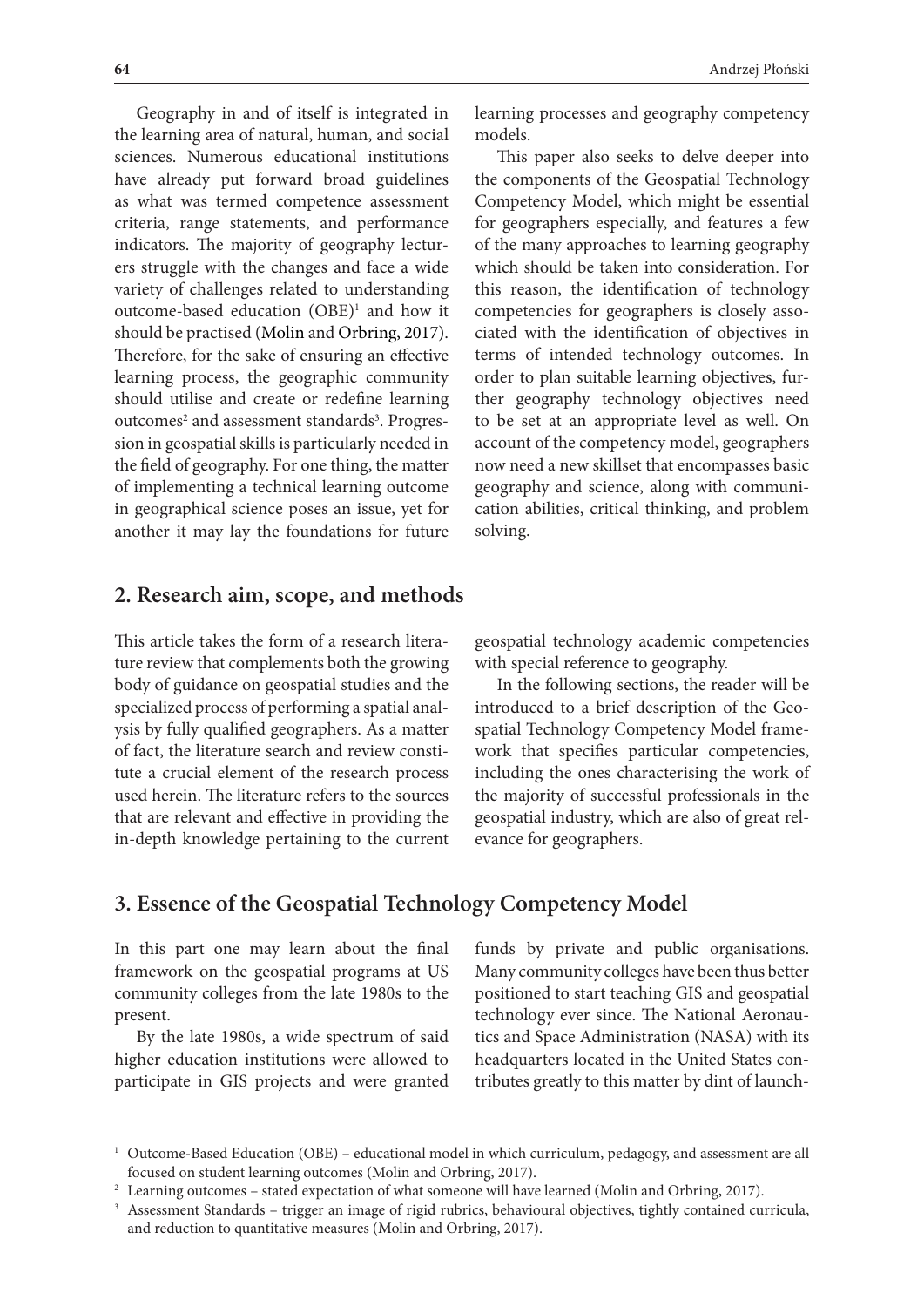ing several programs to develop and identify key competences together with trained specialists, who can use geospatial technologies in their jobs (Gaudet et al., 2003). The final result was the first Geospatial Technology Competency Model (GTCM) and a matrix that associated 39 competencies, each of which comprised of 12 worker roles. The GTCM originally represented a process that was popularised by the late psychologist David McClelland in the early 1960s (Fig. 1). According to his words specifically, there was a need to conceive innovative methods that would help predict human performance (Gaudet et al., 2003), the theoretical base being the IABC competency model<sup>4</sup>.



**Figure 1.** McClelland's Competency Pyramid Model (Source: McClelland, 1973)

In 2010, the US Department of Labour Employment and Training Administration (DOLETA) designed a new Geospatial Technology Competency Model (Fig. 1) based on its previous version. The aims included promoting the development of industry-driven competency models in high-growth, high-demand industries. Revised in 2014, this model attempts to identify specialised knowledge and abilities commonly used in the geospatial technology field. Tutors in the US and several other countries in the world may apply it to their teachings when formulating curricula that align with their respective workforce needs.

The Geospatial Technology Competency Model framework was established through a collaborative effort involving the Employment and Training Administration (ETA),

the GeoTech Centre, and industry experts in general. Over the course of 2013–2014, the GeoTech Centre and industry subject matter experts updated the model with guidance from ETA to indicate the expertise needed by today's geospatial technology professionals.

Bearing that in mind, the US Department of Labour released a nine-tier geospatial technology competency model that specifies fundamental, industry-wide, industry sector-specific, and occupation-specific competencies (Fig. 1). It delineates 74 essential competencies and 18 competency areas that characterise the work of most successful professionals in the geospatial industry. As for its purpose, this model was devised to guide individual professional development.

<sup>4</sup> IABC competency model – a global accreditation program for business communicators built around major skillsets: communication, management, and a series of certain knowledge areas (Pompper, 2013).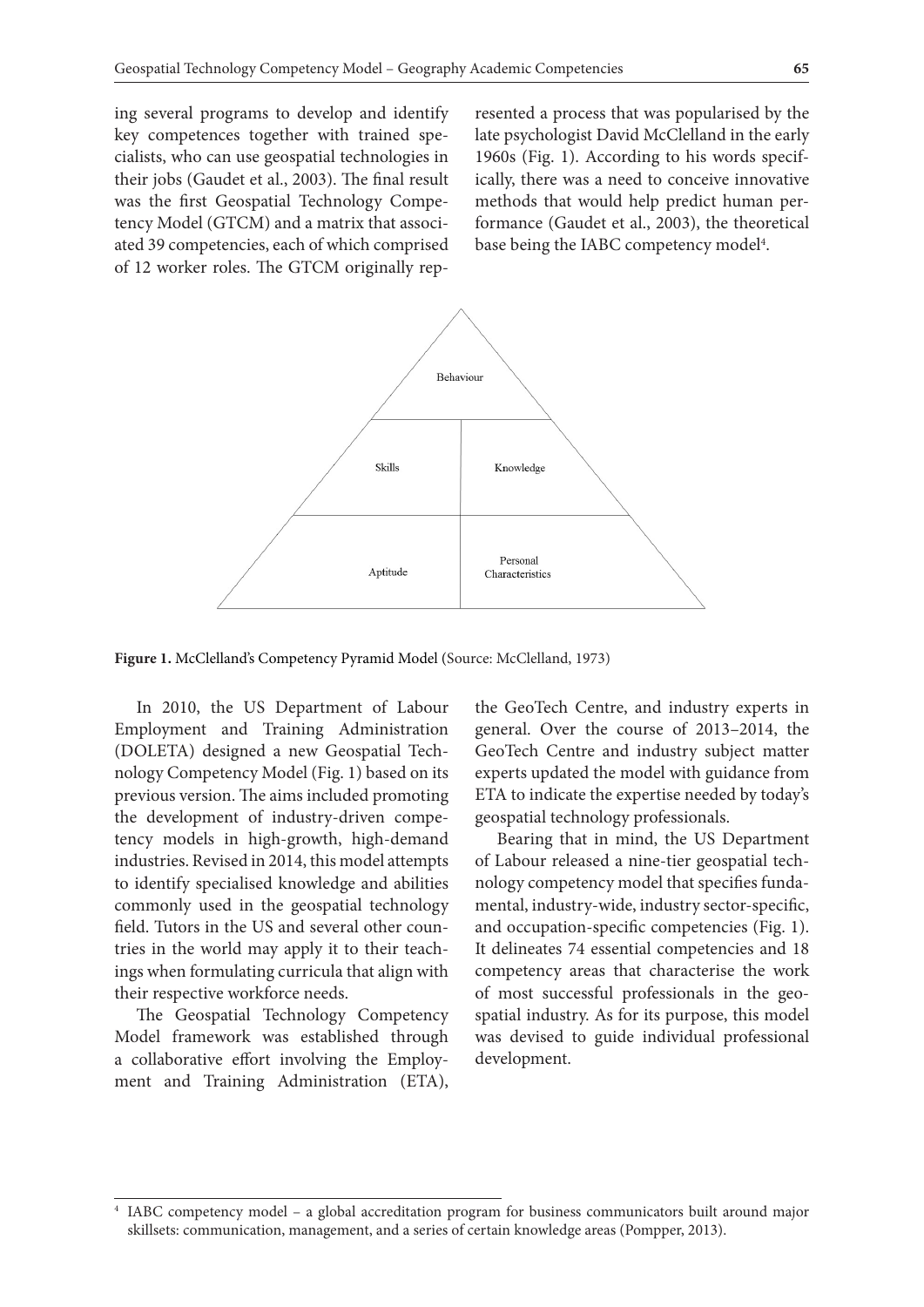| Tier 9: Management Competencies                     |                                                                                                                                                                                                  |  |  |
|-----------------------------------------------------|--------------------------------------------------------------------------------------------------------------------------------------------------------------------------------------------------|--|--|
| Tier 8: Occupation-Specific Requirements            |                                                                                                                                                                                                  |  |  |
| Tier 7: Occupation-Specific Technical Requirements  |                                                                                                                                                                                                  |  |  |
| Tier 6: Occupation-Specific Knowledge Areas         |                                                                                                                                                                                                  |  |  |
| Tier 5: Industry-Specific Technical<br>Competencies | Block: Positioning and Data Acquisition; Analysis and Modeling;<br>Software and Application Development                                                                                          |  |  |
| Tier 4: Industry-Wide Technical Competencies        |                                                                                                                                                                                                  |  |  |
| Tier 3: Workplace Competencies                      | Block: Teamwork; Creative Thinking; Planning & Organization; Prob-<br>lem Solving & Decision Making; Working with Tools & Technology;<br>Checking, Examining, & Recording; Business Fundamentals |  |  |
| Tier 2: Academic Competencies                       | <b>Block:</b> Reading; Writing; Mathematics; <b>Geography</b> ; Science &<br>Engineering; Communication; Critical & Analytical Thinking; Basic<br>Computer Skills                                |  |  |
| Tier 1: Personal Effectiveness Compe-<br>tencies    | Block: Interpersonal Skills; Integrity; Professionalism; Initiative; De-<br>pendability; Lifelong Learning                                                                                       |  |  |

**Table 1**. Tiers and blocks of DOLETA's Competency Model Framework (Source: DiBiase et al., 2010)

The tiers of DOLETA's pyramid progress from general to specific (Fig. 2). Tiers 1 through 3, called foundation competencies, specify workplace behaviours and knowledge exhibited by successful employees in most industries. Tiers 4 and 5 include the distinctive technical competencies that characterise a given industry and its sectors. Tiers 6 to 8 cover occupation-specific competencies and

requirements included in the occupation descriptions. Tier 9 represents management competencies associated with one or more occupations. The pyramid graphic (Fig. 2) shows that the majority of tiers consist of several building blocks, each of which represents a competency cluster. The complete model includes an official list of competencies associated with each block.



**Figure 2.** Geospatial Technology Competency Model (Source: DOLETA's Competency Model Clearinghouse, http://www.careeronestop.org/competencymodel)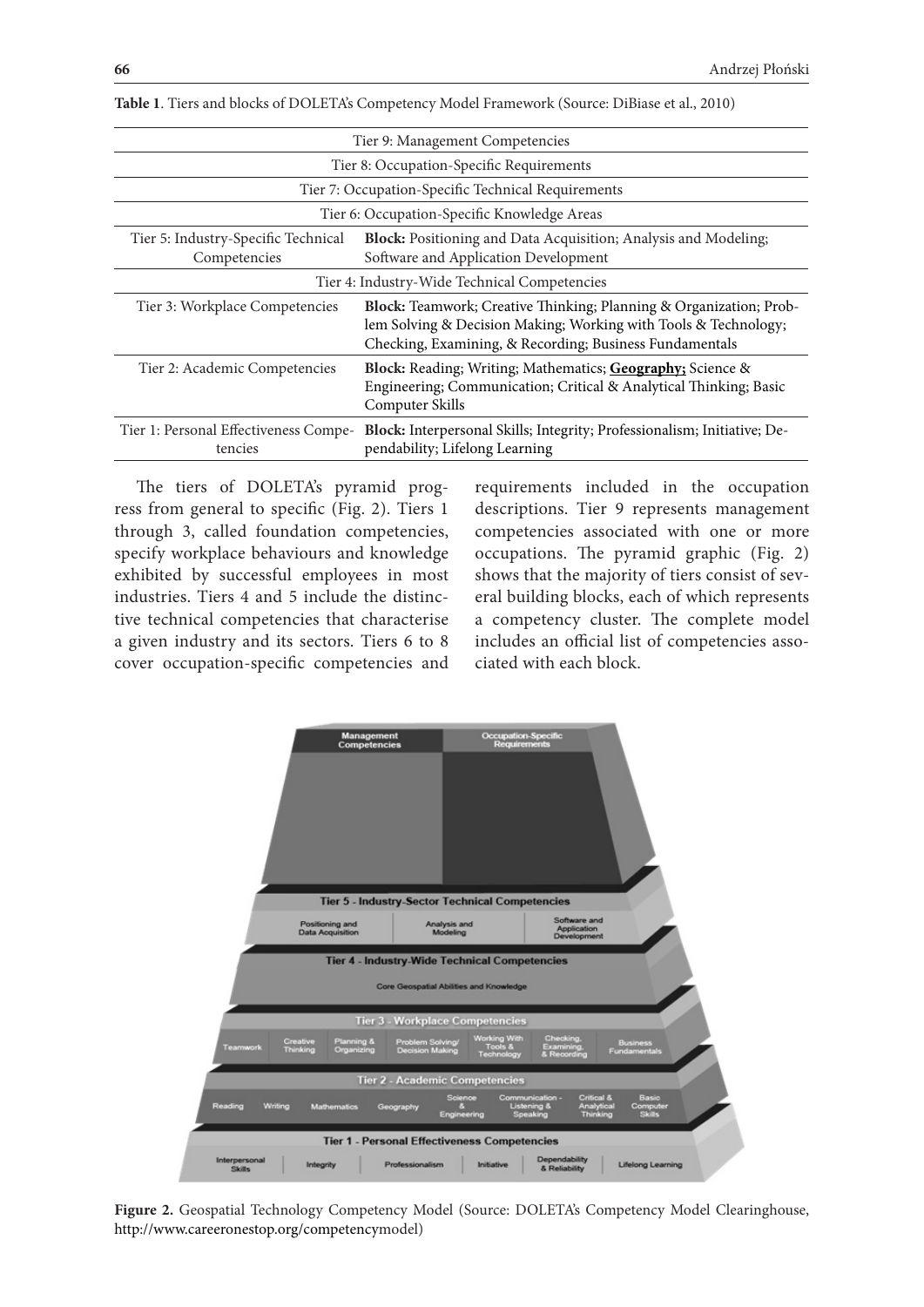The additional section pertains to the geography block which appears in the academic competency tier with its associated cluster (Table 1). The author believes that DOLETA's pyramid is designed to offer job seekers, including geography students an opportunity to learn the requirements for entering a chosen field. As far as this competency model is concerned,

**4. Geography Academic Competencies (Tier 2)**

Before the matter of geography academic competencies is discussed directly, it is necessary to create a context for this part of the article, namely the vast image of academic competencies itself (Table 2).

As demonstrated, fundamental academic competency is built around eight major skillsets (e.g. science and technology, critical and analytical thinking, or computer skills) and a series of abilities important for the overall competency block (e.g. comprehension, application, or reasoning). The fact that most geography is defined as "Understanding the science of place and space. Knowing how to ask and discover where things are located on the surface of the earth, why they are located where they are, how places differ from one another, and how people interact with the environment" (National Research Council of the National Academics, 2010).

researchers have found the academic competencies necessary to deploy these terms as essential to geospatial competencies confirms their importance. They have taken additional steps to identify specific competences that are crucial to geography academic competencies. Thus, the utmost prominent objective of today's geography education is to provide individuals with all existing knowledge, methodology, technology, and otherwise so they will be able to produce new geographical information.

| Table 2. Basic Academic Competencies (Source: Wrench, 2013) |  |
|-------------------------------------------------------------|--|
|-------------------------------------------------------------|--|

|                                                                                          |                                                    |                                                                                                                                                               | Academic Competency                    |                                                                                       |                                        |                                           |                                                                                        |
|------------------------------------------------------------------------------------------|----------------------------------------------------|---------------------------------------------------------------------------------------------------------------------------------------------------------------|----------------------------------------|---------------------------------------------------------------------------------------|----------------------------------------|-------------------------------------------|----------------------------------------------------------------------------------------|
| Reading/<br>Compre-<br>hension                                                           | Writing                                            | Mathematics/<br><b>Statistics</b>                                                                                                                             | Science<br>and Tech-<br>nology         | Listening<br>and<br>Speaking                                                          | Critical and<br>Analytical<br>Thinking | Active<br>Learning                        | Computer<br>Skills                                                                     |
| Compre-<br>hension:<br>Attention<br>to details:<br>Integra-<br>tion;<br>Applica-<br>tion | Organiza-<br>tion and<br>develop-<br>ment:<br>Tone | Quantification<br>Physical mea-<br>surement and<br>estimation:<br>Mechanics; Psychological/<br>communication<br>measurement and<br>evaluation:<br>Application | Compre-<br>hension<br>Applica-<br>tion | Speaking;<br>Listening;<br>Two-way<br>communica-<br>tion;<br>Persuasion/<br>influence | Reasoning;<br>Mental<br>agility        | Learning<br>strategy;<br>Applica-<br>tion | Compre-<br>hending<br>the basics:<br>Entering<br>data;<br>Preparing<br>docu-<br>ments. |

Geography is the science of the Earth's surface and its varied occupation, also known as understanding the science of place and space. It involves knowing how to request and discover the location of objects diverse in size and structure, the grounds of their location, differences between a variety of places, and interaction of people with the environment. As the new developments in geography are affecting every field

(including the field of education itself), the need for qualified individuals equipped with certain abilities has emerged. Only recently one of the most essential aims of geography courses is to ensure that the people in question acquire basic skills<sup>5</sup> that will bring their perception of space and place to the next level (Degirmenci, 2018).

<sup>5</sup> Skill or geographical skill – basic element of knowledge; ability to consistently perform any activity at a certain level of competence; one of the targeted abilities to be acquired and developed by the student through the teaching process (Degirmenci, 2018).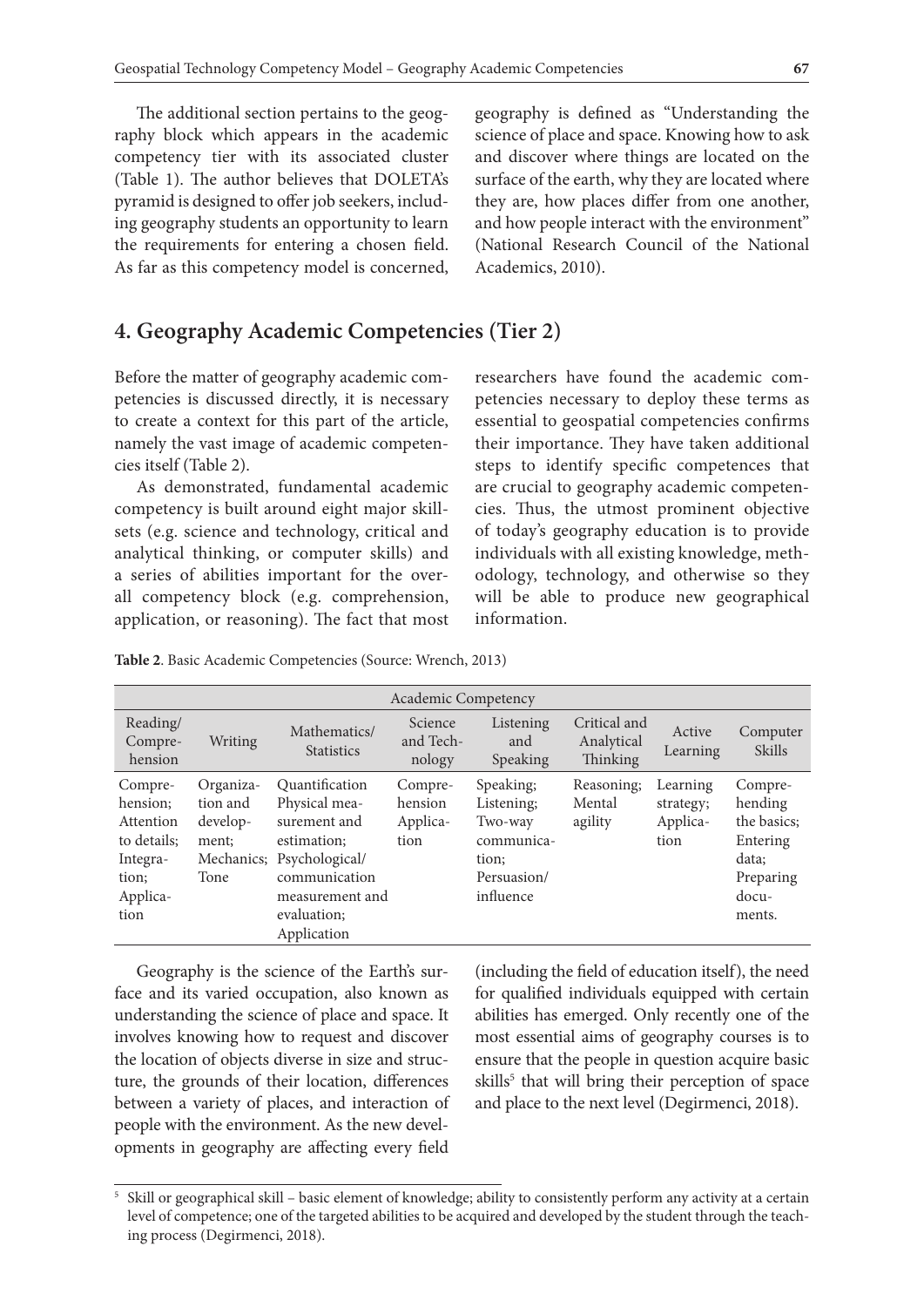

Cluster: Subject-Specific Geography Knowledge Geographic Skills Geographic Perspectives

**Figure 3.** Geography Competency Model Structure (Source: after DiBiase et al., 2010, changed)

Figure 3 comprises a pyramid made up of structured blocks related to professional geographer competencies, which were identified among others by Solem et al. (2008). The researchers conducted a series of surveys intended to illuminate workforce needs in the field that employs individuals with a degree in geography. According to DiBiase et al. (2010), the topic that generated the most intense discussions was the definition of Geography Competencies in Tier 2. The Professional Geography Competency Model was the key resource for that block, while also playing an important role in validating the Foundation Competencies in Tiers 1 to 3.

**Table 3**. Example of Tier 2 Academic Competency Cluster (Source: DiBiase et al., 2010)

|                                                                                                                                                                         | Key geographic skills as a basic element of geographical knowledge - necessary tools and techniques                                                                                                                                                                                                                                                                                                                                                                                                                                                                                                |
|-------------------------------------------------------------------------------------------------------------------------------------------------------------------------|----------------------------------------------------------------------------------------------------------------------------------------------------------------------------------------------------------------------------------------------------------------------------------------------------------------------------------------------------------------------------------------------------------------------------------------------------------------------------------------------------------------------------------------------------------------------------------------------------|
| Geography-Environmental<br>Interaction:                                                                                                                                 | knowing and applying geographic information about relationships between human<br>and non-human systems (certain physical, natural elements), interacting to alter<br>environmental conditions (e.g. changes in biogeochemistry due to hydrological or<br>geomorphological processes, biogeography, and water and atmospheric quality. In<br>the social sciences, faculty interests incorporate analyses of natural resource allo-<br>cation and policy, social and ethical issues of sustainability, environmental impact<br>assessment, as well as local community development and resource use). |
| Regional Geography:                                                                                                                                                     | knowing and applying the knowledge of physical and human geography of a spe-<br>cific geographical space, country or region, apart from applying geographic in-<br>formation about relationships, external influence and linkage between regions.                                                                                                                                                                                                                                                                                                                                                  |
| Physical Geography:                                                                                                                                                     | knowing and applying geographic information about the processes that shape<br>physical landscapes; weather, climate and atmospheric processes; ecosystems and<br>ecological processes; natural hazards.                                                                                                                                                                                                                                                                                                                                                                                            |
| Human Geography:                                                                                                                                                        | knowing and applying geographic information about human inhabitation on<br>Earth are regularly engaged in organising, reorganising, and interacting with<br>other groups (e.g. culture and cultural processes, including religion, language,<br>ethnicity, diffusion, meaning of landscapes, cultural significance of place).                                                                                                                                                                                                                                                                      |
|                                                                                                                                                                         | Subject-specific geographic knowledge                                                                                                                                                                                                                                                                                                                                                                                                                                                                                                                                                              |
| Geographic Information<br>Systems (GIS), Land Infor-<br>mation Systems (LIS), Urban<br>Information Systems (UIS),<br>Natural Resources Informa-<br>tion Systems (NRIS): | a data processing system designed for map production or visualisation;                                                                                                                                                                                                                                                                                                                                                                                                                                                                                                                             |
|                                                                                                                                                                         | a data analysis system for examining conflicts over plans or optimising the design<br>of transport system;                                                                                                                                                                                                                                                                                                                                                                                                                                                                                         |
|                                                                                                                                                                         | an information system to be used in responding to queries about land ownership<br>or soil type;                                                                                                                                                                                                                                                                                                                                                                                                                                                                                                    |
|                                                                                                                                                                         | a management system to support the operations of a utility company, helping it<br>to maintain its distribution network of pipes or cables;                                                                                                                                                                                                                                                                                                                                                                                                                                                         |
|                                                                                                                                                                         | a planning system to aid the design of roads system, excavations, or forest harvest<br>operations;                                                                                                                                                                                                                                                                                                                                                                                                                                                                                                 |
|                                                                                                                                                                         | an electronic navigation system for use in land or sea transport.                                                                                                                                                                                                                                                                                                                                                                                                                                                                                                                                  |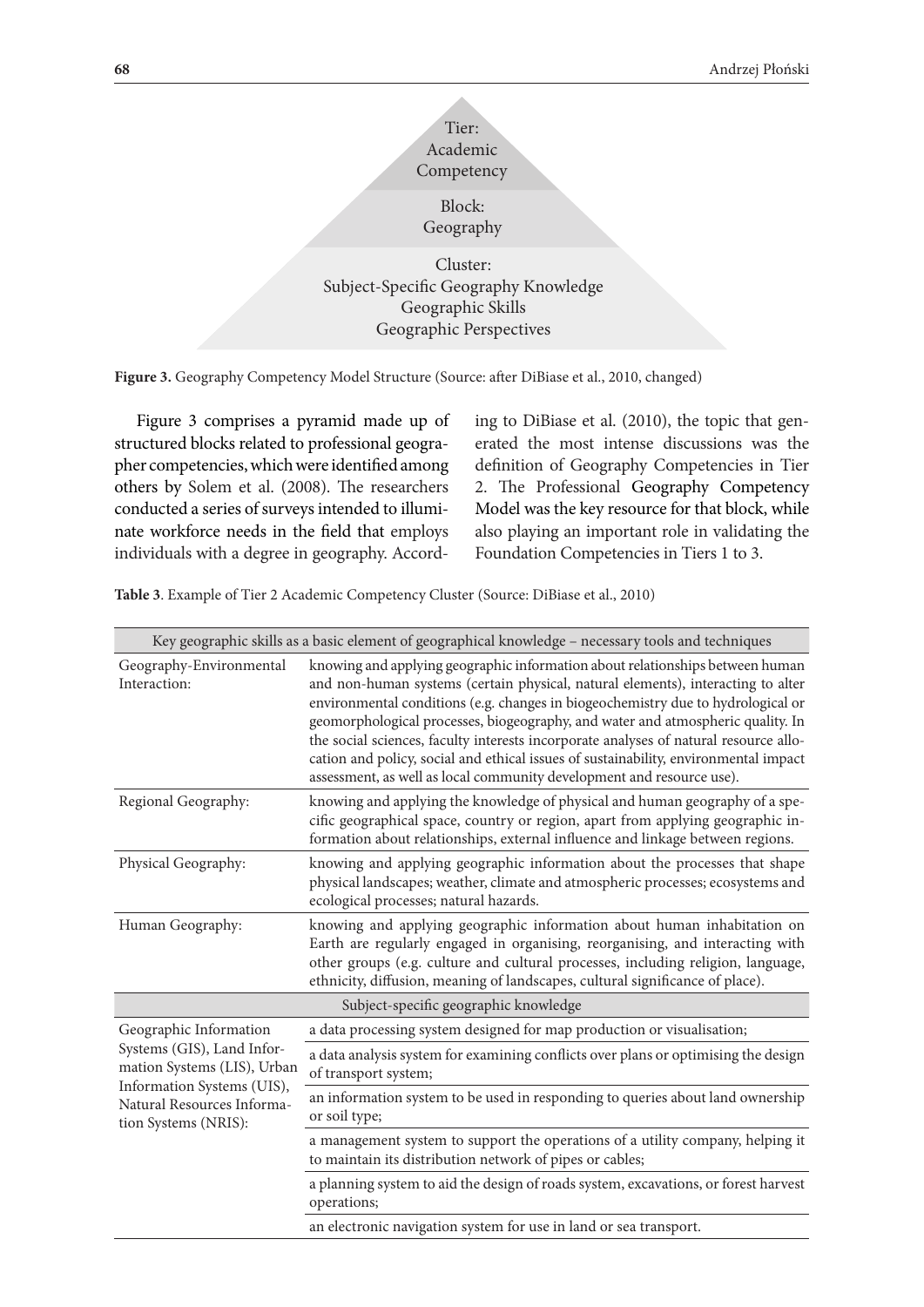| Cartography:                                        | visualised and analysed geographical data;                                                                                                                                                                                                                                                                                                     |
|-----------------------------------------------------|------------------------------------------------------------------------------------------------------------------------------------------------------------------------------------------------------------------------------------------------------------------------------------------------------------------------------------------------|
|                                                     | producing, creating, and designing either paper or digital maps.                                                                                                                                                                                                                                                                               |
| Field Methods and Tech-<br>niques:                  | use interviews, questionnaires, observations, photography, maps, GPS, GIS, and<br>other techniques to measure geographic information in the field.                                                                                                                                                                                             |
| Spatial Statistics:                                 | use quantitative methods to process spatial data for making calculations, models,<br>and inferences about space, spatial patterns, and spatial relationships.                                                                                                                                                                                  |
| <b>Environmental and Resourc-</b><br>es Management: | detects changes in the environment (e.g. erosion, particularly of productive agri-<br>cultural soils; pollution of rivers, lakes and oceans; climate changes; urban related<br>changes)                                                                                                                                                        |
| Geographic Perspectives                             |                                                                                                                                                                                                                                                                                                                                                |
| Spatial Thinking:                                   | identifying, explaining, and finding meaning in spatial patterns and relationships<br>(e.g. site conditions, similarities and differences between various places, the in-<br>fluence of land features on its neighbours, the nature of transitions between plac-<br>es, linkage of different places at local, regional, and/or global levels). |
| Global Perspective:                                 | possessing and applying knowledge of how people, places, and regions are linked<br>by global networks and processes (e.g. globalisation, international trade, immi-<br>gration, Internet technology, global climate system).                                                                                                                   |
|                                                     | Interdisciplinary Perspective: drawing on and synthesising the information, concepts, and methods of the nat-<br>ural and social sciences for geographic research and applications.                                                                                                                                                            |

At the very bottom of the Geography Competency Model pyramid one can find general cluster sections, such as subject-specific geography knowledge, geographic skills, and geographic perspectives. As for the top part, however, it outlines the main geospatial academic competencies defined by the model owners.

Table 3 presents an example of Tier 2 Academic Competency Geography Cluster (DiBiase et al., 2010). The approach suggested by the researchers defines particular cluster elements. Unfortunately, the solutions they offered do not reflect the discipline-specific abilities to the full extent, which seems to have been confirmed even by the authors themselves. The given example thus clearly shows the lack of correlation between the needs of the geospatial industry and the geographic education knowledge requirements. For this reason, it is necessary to define geographical subject-specific skills, and identify what distinguishes geography from geospatial market needs when taking the nature of geographical knowledge into consideration.

At present, geography educationists debate about geographic perspectives, especially the nature of thinking geographically. In order to familiarise the reader with the very concept of said thinking, the authors provide them with several definitions. Most of them contain common concepts and aspects, e.g. space and place, scale and connection, proximity and distance, relational thinking, or the bridge between nature and society – space, place and environments, space and time (Haggett, 1965; Lambert and Jones, 2013; Jackson, 2016). Referring to the given example of Tier 2 Academic Competency Cluster (Table 3), the special thinking is not fully considered as the core of a specific geography ability. It also seems that geography-oriented skills are beyond the scope of the model. Then again, when it comes to specific elements of the spatial thinking abilities, they have been looked into more thoroughly. As an illustration, numerous geography researchers have developed and defined the following categories: spatial perception, mental rotation, and spatial visualisation. As such, spatial visualisation has been long used in geography research as a primary technique (Molin and Orbring, 2017; Orbring, 2017).

Furthermore, the Academic Competency Geography Cluster concept includes two more elements: Global Perspective and Interdisciplinary Perspective. Geography's relevance to science and society arises from a distinctive and integrating set of perspectives through which geographers view the world around them. The conventional structure of the geographical paradigm is summarised in Figure 4. Information about the Earth's surface is stored in terms of its spatial and temporal dimensions, and in terms of the intrinsic characteristics of interest (Haggett, 1965).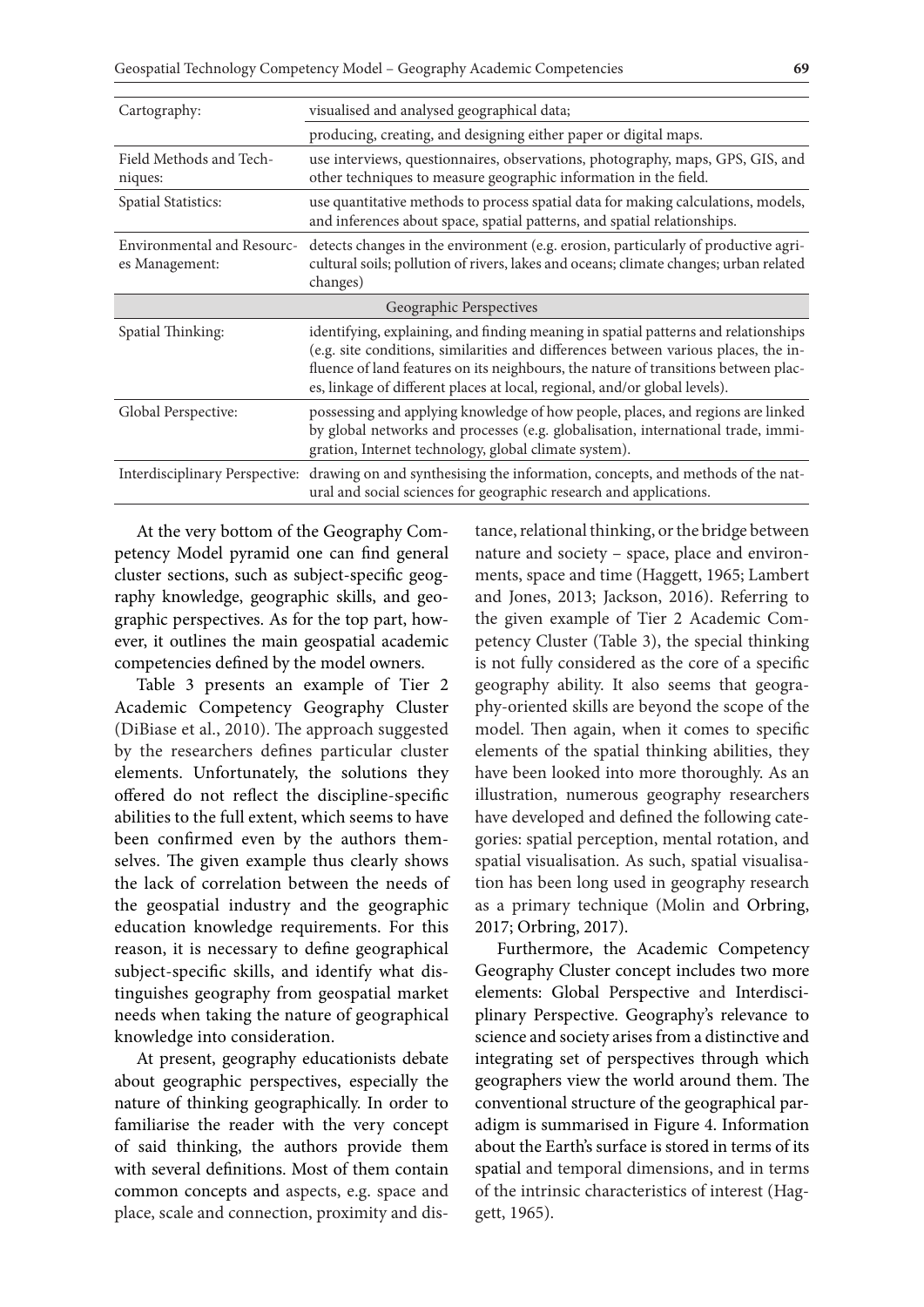

**Figure 4**. The matrix of geographic perspectives (Source: Haggett, 1965)

Like any other academic discipline, geography has a well-developed set of perspectives (Haggett, 1965):

- − geography's manner of looking at the world through the lens of place, space, and scale;
- − geography's domains of synthesis: environmental-societal dynamics relating to human impact on the physical environment, environmental dynamics linking physical systems, and human-societal dynamics linking economic, social, and political systems; and
- − spatial representation using visual, verbal, mathematical, digital, and cognitive approaches.

The geography perspectives presented above cover a wider spectrum than the one proposed in the model. Spatial representation, the third dimension of the matrix, underpins and sometimes drives research in other branches of geography.

From a geographical point of view, one of the most important external contacts is spatial representation science. Since the early days of geography, the range of its techniques has widened considerably in order to cope with the difficult processes, as well as returns to scale and input substitution problems.

The Academic Competency Geography Cluster framework should be defined as the capability to apply or use a set of related knowledge, skills, and abilities required to successfully perform major work functions or tasks in a defined work setting (DiBiase et al., 2010; Wikle, 2010). It should be noted that in certain cases it may be difficult to assess whether the Academic Competency Geography Cluster framework will benefit industry sectors, academic community in the EU, and individual professionals at this point.

## **5. Aligning the academic competency geography cluster to the geography discipline**

According to the researchers behind the Geospatial Competency Model, this model is being used by individual professionals, several public and private institutions, along with companies and educators worldwide. In addition, it highlights potential for assessing the alignment of academic program curricula with geospatial workforce needs. As for analysis of all information related to the comprehensive Geospatial Competency Model – especially the block and cluster concerning geography – a few common themes have emerged: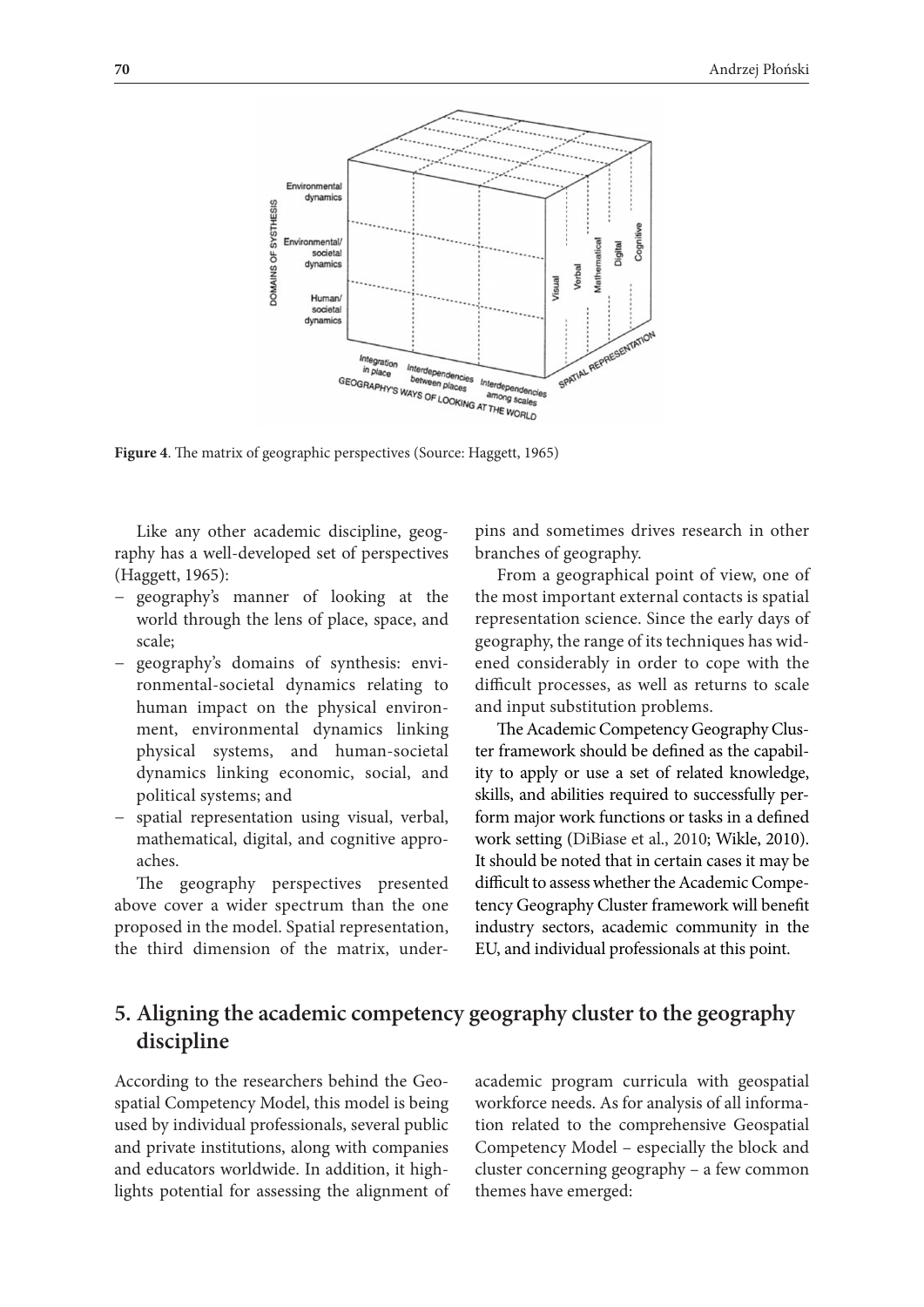#### *Geography and geospatial technology*

At this stage of the discussion, the author believes that the theoretical basis for resolving dilemma about technology and geography is essential to understand the overall theme of this section. The following criteria, which are also of great importance to the geography discipline, were proposed as a point of departure for evaluating the topic: a) the changes brought about by technology in the field of geography, b) the influence of technology on the production and representation of geographic knowledge, c) the effect of technology on the structure of the geography curriculum.

The topic of technology is vast and rich, and geographers have not been and are not among the most prominent explorers in the studies of the history and philosophy of technology (Harvey and Chrisman, 2004). Geographical data is a key element of the dilemma regarding technology and geography for many researchers. It is thus no surprise that the conversion of existing geographical data from an analogue into a digital format was seen as a turning point in terms of geography research. In this regard, a large number of geography researchers and educators consider it a crucial point in the evaluation and development of analytical tools, scientific methods and techniques Walford (Walford, 2002).

It should also be noted that numerous supporters of the geospatial industry began to take a different perception of relations between technology and geography since then. To be more specific, the field of geography is part of geographical science in general. Such statement constitutes an undoubtedly other stream of geographical knowledge than the one presented in this article, but, as implied by Agnew and Livingstone (2011), this approach has often had little or no direct influence on the cultivation of geographical knowledge and practice. Both geography and technology deal with the structure and character of spatial information to a certain extent; for instance, new technologies, such as global positioning systems (GPS), geographical information systems (GIS), digital photography, and geospatial visualization

have facilitated the processing, analysis, and representation of geographical data (Harvey and Chrisman, 2004).

As for geography itself, the didactics, fieldwork, direct observation, measurement, mapping and indicative inference have been lauded for a long time. It must be remembered, though, that these practices have always been influenced by technology development. Nevertheless, relatively little has been done to understand the relationship between science and technology, not to mention technical artefacts, which makes it difficult to see why geography researchers have neglected this matter to such degree. In fact, one of the common reasons mentioned by them is that they have hardly ever glanced at the devices which explore the employed with the purpose of obtaining geographic data. It so transpires that historians of geography still put focus on instrument types, markers, categories, etc. However, in this day and age greater emphasis should be placed on computerisation, automation, instrument configuration, capacity, error identification, maximum precision possible, as well as required tolerance thresholds. What is more, the Internet is being increasingly used as a means to find information necessary for research, and not only that, it may also serve the purpose of educational instruments. For example, virtually all of the traditional assumptions pertaining to geography research and education in geo-technological context boil down to the fact that GIS project-based learning is necessary to facilitate the use of geographical tools. In the same vein, the professionals in this field have more than GIS applications at their disposal when it comes to geographic information systems. There are geography-oriented tasks and adopted technical tasks performed by geographers, such as data creation, organisation, conversion, validation, evaluation, along with their import, export, and updates; other responsibilities include mapping, georeferencing, conducting geostatistical analyses, digitising data, conducting image analyses, etc. As such, those tasks are collectively called either geography specific or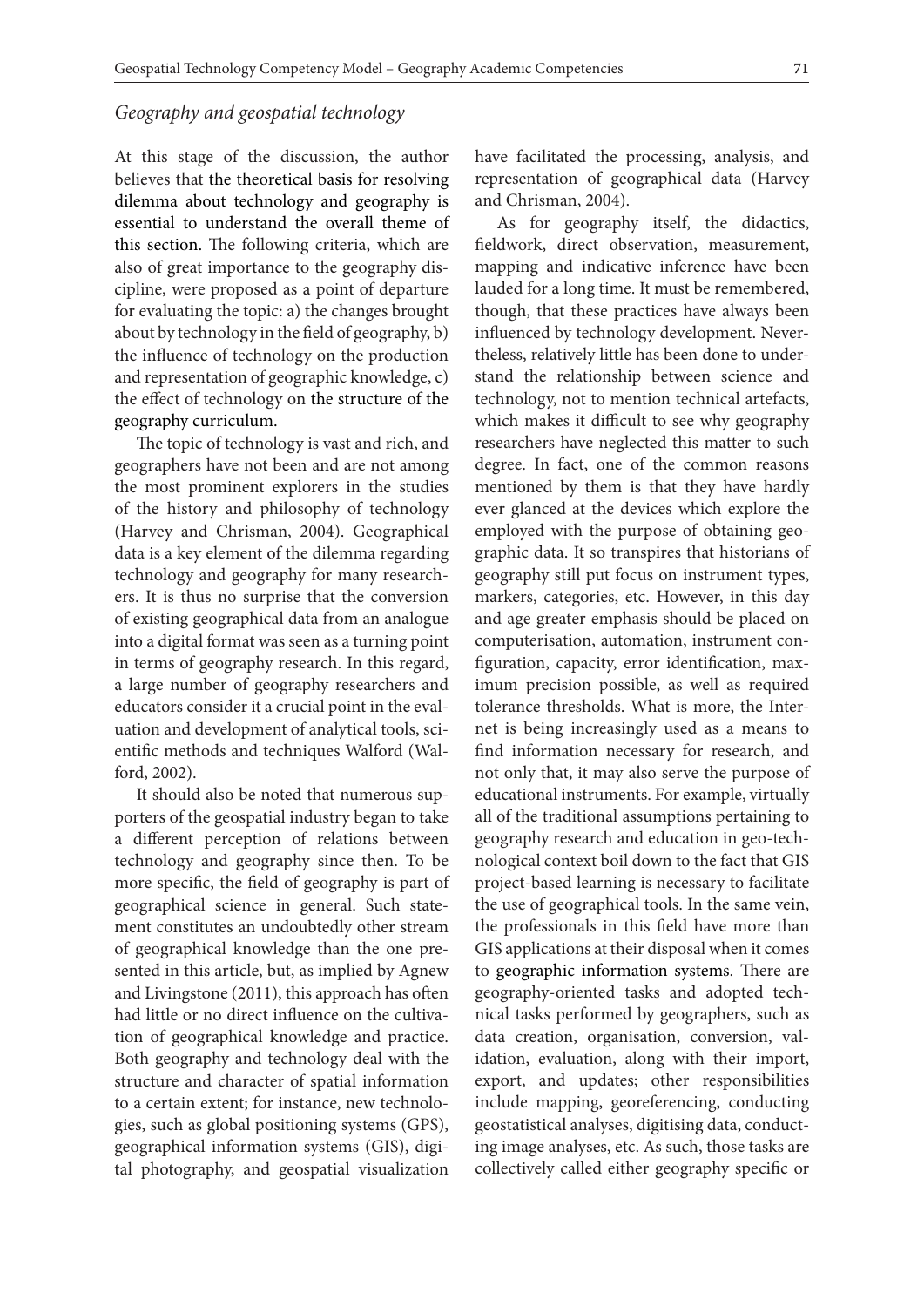non-specific, and may most likely become predominant activities in geography labs within a decade or two.

Technological changes within the field cannot occur without clear support from national and worldwide geography organisations. Up to a few years ago, the debate on

#### *Geospatial industry and geography labour market*

Very little is known about the interface between post-secondary education and the labour market in geography. For that matter, it cannot be ascertained precisely when students leave their universities and enter the work force. Geography education should essentially provide them with opportunities to work on their respective labour market, and include all geography degrees. As a matter of fact, the need to evaluate the occupation structure of geography degree recipients worldwide gave rise to a list of professions with which most geographers would identify. Thus, a multitude of university communities from around the world endeavoured to determine basic competences for specific geographic

geography and technology was almost forgotten. For this reason, a certain number of geography researchers indicate a lack of control over technology or technological development in terms of geography. At present, this topic is substantially larger and includes more aspects and research concerns.

occupations. Incidentally, several of them used DOLETA's model as an example.

It should be mentioned that geography labour market often consists of various submarkets with different sets of knowledge, skills, and competencies necessary for productivity in multiple segments. The segmentation of said market challenges economic theories on the ground that workforces and professions are not perfectly tailored to the universal market mechanism. As an illustration, the geospatial competencies proposed in the Geospatial Technology Competency Model are part of already established criteria for geography-related occupations (Fig. 5).



**Figure 5.** Geography graduates organized into Occupation and Employer (Source: after Rediscovering Geography Committee, 1997, changed)

The geospatial industry is strongly related to the geography labour market as well, so the Geospatial Competency Model supporters have attempted to propose a standard definition of it. In this case, most of the suggestions

revolve around the term geospatial<sup>6</sup>, which has been widely defined by historical geographers. However, in recent times, the new geospatial approach in geography is strongly associated with the main challenge faced by

<sup>6</sup> Geospatial – meaning of symbols, such as words, graphs, and other representations that are employed to describe real-world objects (Shekhar and Xiong, 2008).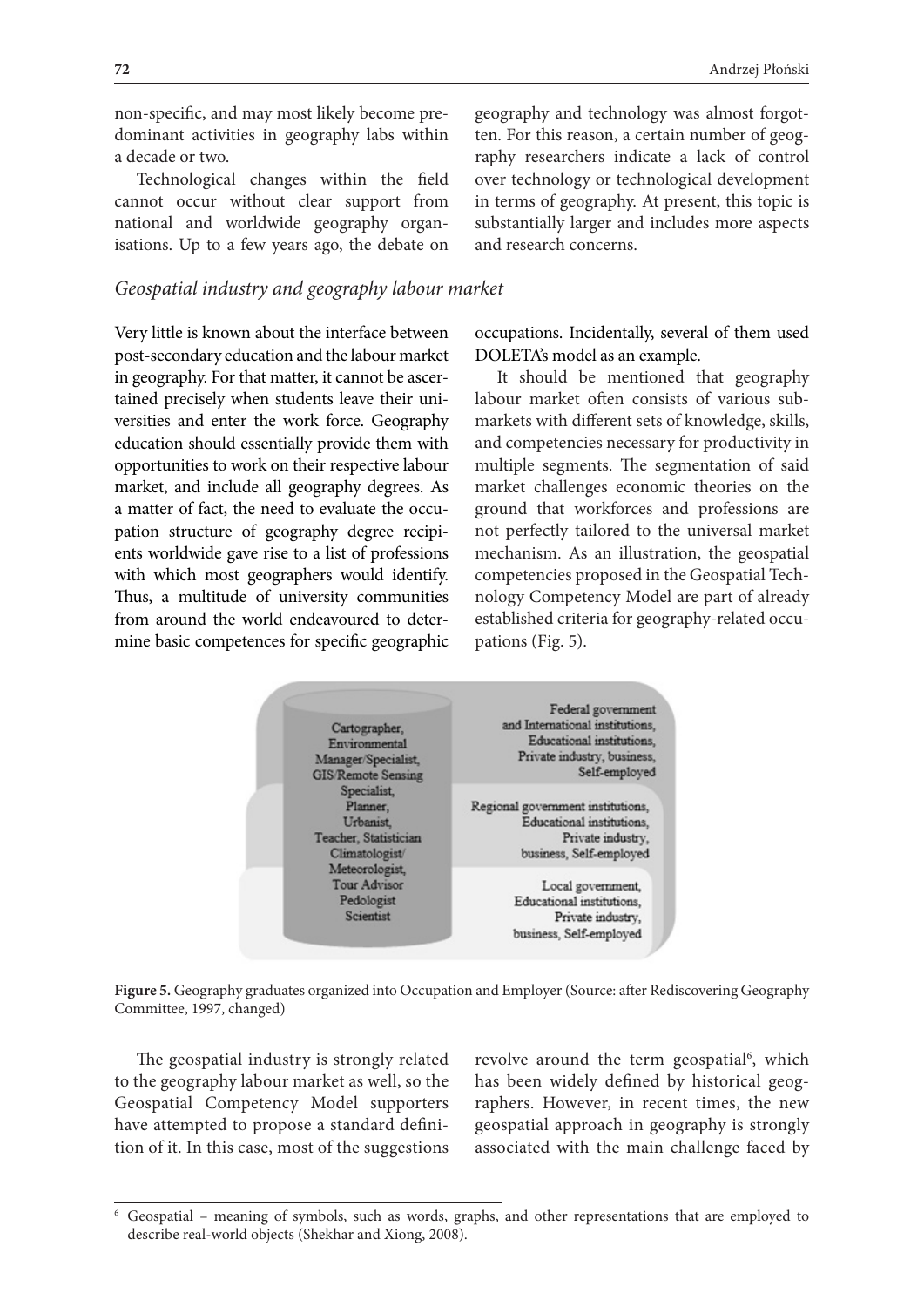educators who venture to implement geospatial assessment practices used for geospatial thinking in the geography discipline (Sharpe and Huynh, 2015).

#### *Geospatial industry and geography higher education*

This part of the paper focuses on the development of the geography education system as it relates to geospatial industry. Particular attention is paid to the curriculum structure and learning progression, geospatial assessment, spatial thinking, etc.

Recent years have seen a renewed interest among researchers when it comes to geography education. Multiple geographical topics are contentious to a certain extent, and the manner in which they are handled may send a misleading message to the geospatial market about the contribution made by professional geographers in the development of geospatial competencies. The question which arises here concerns the geography curriculum and how many efforts should be invested to understand the actual needs of the geospatial industry, which represents different abilities and interests. On the same note, the issue of geographic education knowledge requirements has been addressed as well. The number of opportunities for developing innovative approaches in both teaching and learning geography has been increasing rapidly nowadays, including the attention paid to designing a geography curriculum that is pertinent to the geospatial industry needs. Geography authorities have been particularly active in seeking the links between geography and other sectors of geographical labour market, e.g. the role of technology and the instruments of exploration in geography. In addition, there have indeed been transfers in content between geography education and geospatial industry. By virtue of a concern regarding geography curriculum design, syllabuses, and programmes of study, an attempt has been made to strike a balance between regional and thematic (spatial patterns) approaches (Standish, 2009; Zentai and Gercsák, 2009). In reference to the US university communities' experience, the geography departments that have not yet undertaken, for example, GIS teaching and research may encounter severe sustainability issues. Therefore, at present, the majority of these departments complement the discipline with GIS

education and scholarships (Johanson and Sullivan, 2010; Estaville, 2012).

 In the current educational environment, spatial thinking would play an important role in the educational standard for various geography fields, and as such should be implemented into it. At the same time, as observed by Turki (2010), a wide range of urban studies and forthcoming education programmes still pay no mind to GIS and spatial thinking in general. Consequently, over the past few years, several researchers have started conducting empirical studies on the competency assessment model in terms of geography competency system. In short, the research has been directly related to the spatial thinking process. Finally, geographical system competence (GSC) has been defined as cognitive achievement dispositions necessary to analyse and comprehend geographic systems in a specific context, as well as act adequately towards them (Viehrig et al., 2017. That being said, the GSC model consists of three separate dimensions: comprehend and analyse systems, act towards them, and spatial thinking.

In a general sense, a large number of geography researchers argue that spatial thinking is an amalgam that involves knowledge about three components: the nature of space, methods of representation of spatial information, and the process of spatial reasoning (Jo et al., 2012). As a result, the criticism of geospatial competency assessment among geographers contradicts their already growing interest in spatial thinking. Ultimately, spatial thinking is integral to the success of all geography students. Living organisms and their environments are situated in space, and when it comes to human-environment interactions, they must be understood in terms of locations, distances, directions, shapes, and patterns (Jo et al., 2012).

Geography education standards exhibit the potential of infusing spatial thinking into the discipline, and demonstrate the need for a coordinated approach to spatial thinking standards across the curriculum. Paradoxically, however, GIS as a support system for geographical thinking is said to have been unfairly relegated to an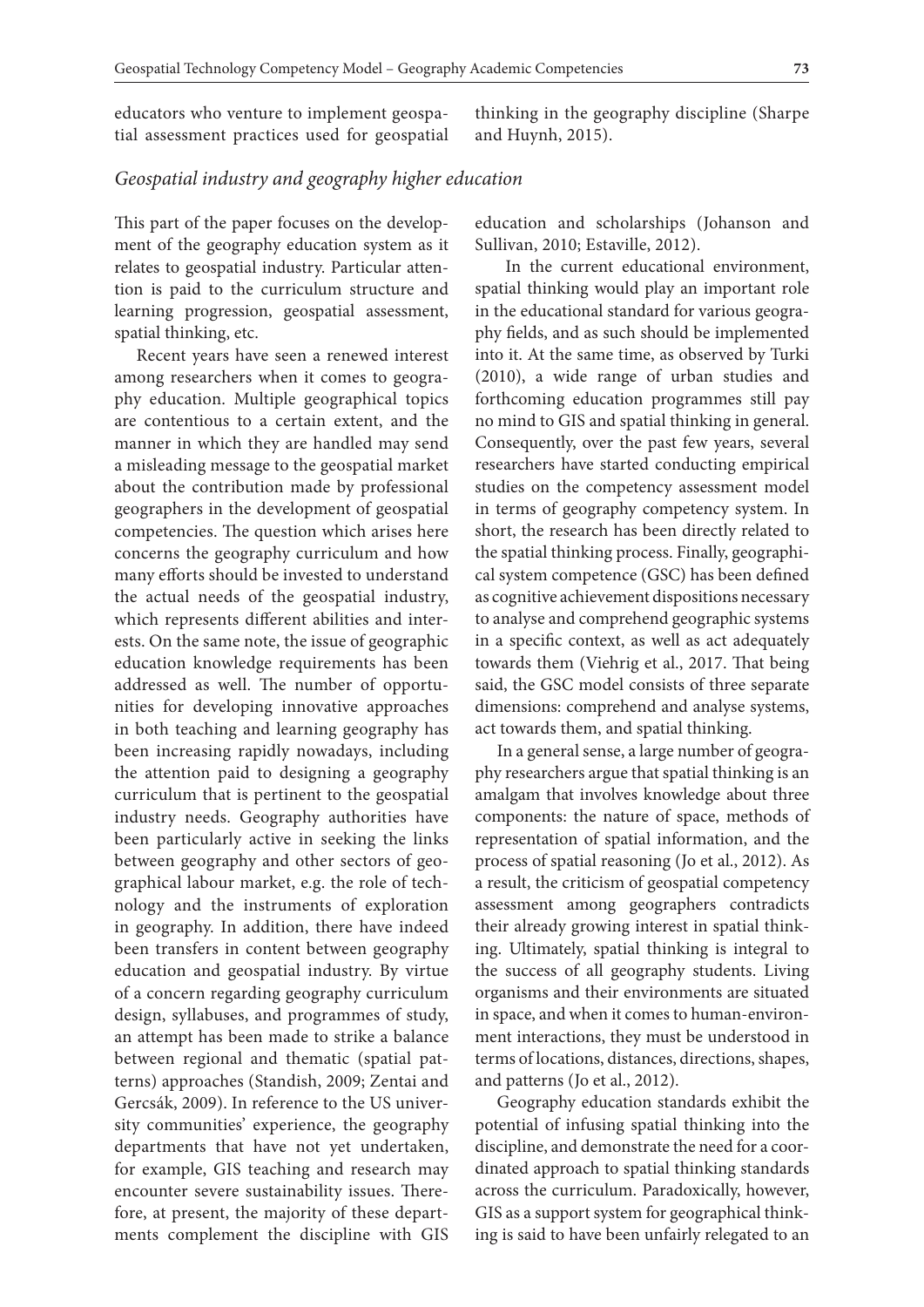appendix instead of being integrated into the structure of geography standards, which illustrates a rapid change in geospatial technology as well. Other than that, there is a possibility of developing standards for spatial thinking across the curriculum.

Another crucial matter that should be noted refers to the owner of DOLETA's model, who is of the opinion that university teachers have been provided with all the requirements including standards, certification, accreditation, and licensure. Unfortunately, the lack of consensus in the academic community on GIS being a research subject (or even a profession) gave rise to the situation in which the majority of geography curricula cannot ensure proper education for the ones who may work in this field at a later date. On another front, geography and technical skills complement each other

in various aspects, the shared characteristics being the focus on GIS specifically.

Since the early 1990s, geography departments have been utilising Geographic Information Systems-related geospatial technologies in an effort to enhance teaching and learning. Research reveals that GIS is in fact a particularly relevant educational tool, which facilitates inquiry learning in regards to problem solving, and can be combined with many innovative practices, which, again, may contribute to the development of students' spatial thinking skills. Owing to these advantages, GIS is proposed to be included in the geography curricula. In the same vein, it is a clear sign for geography teachers that a subject concerning said systems may be of use for the students who want to make sense of the world.

**Table 4.** Geographic skill areas and general skill areas in professional geography (Source: Solem et al., 2008)

| Geographic skill areas                                                                                                                                                                                                                                                                                                                                                                                                         |
|--------------------------------------------------------------------------------------------------------------------------------------------------------------------------------------------------------------------------------------------------------------------------------------------------------------------------------------------------------------------------------------------------------------------------------|
| Geomorphology; Weather and climate; Biogeography; Natural hazards; Economic geography; Political geogra-<br>phy; Cultural geography; Population geography; Human-environment interaction; Cartography; Geographic<br>information systems; Photogrammetry; Remote sensing; Field methods; Spatial statistics; Regional geography;<br>Interdisciplinary perspective; Spatial thinking; Global perspective; Diversity perspective |
| General skill areas                                                                                                                                                                                                                                                                                                                                                                                                            |
| Entrepreneurial skills; Teamwork; Coaching and advising; Relationship building skills; Intercultural skills;<br>Teaching; Computer and technology skills; Publishing; Information management; Grant proposals; Time man-<br>agement; Adaptability; Self-awareness; Ethical practice; Project management; Fiscal management                                                                                                     |

In response to the challenges presented by geospatial technology, the geography discipline has adapted a wide variety of skills. Several academic departments have confronted these issues by initiating professional master's or doctorate programs that integrate either management training or technical training and intern-

ship with scientific education. As a matter of fact, the changes that have been made answer most of the concerns related to geography and geospatial technology. Additionally, based on their empirical research, Solem et al. (2008) put forward a new set of geographical and general skill areas in professional geography (Table 4).

## **6. Conclusions**

The geospatial industry exerts influence on the geography discipline and is growing by leaps and bounds. Continuous development of technologies, be they new or long-standing, not only confounds the educational system, but also affects the geography labour market. That being said, it is true that the current uncertainties related to the creation of pertinent geography curricula for selected countries or the world in general obstruct an efficient implementation and enforcement of geospatial industry standards. At the country level, a geography curriculum should prioritise integration and application of the rapidly growing geospatial technology. Apart from these two aspects, a geography curriculum must favour technological innovation projects in its respective field to meet the prospective professional geographers' expectations.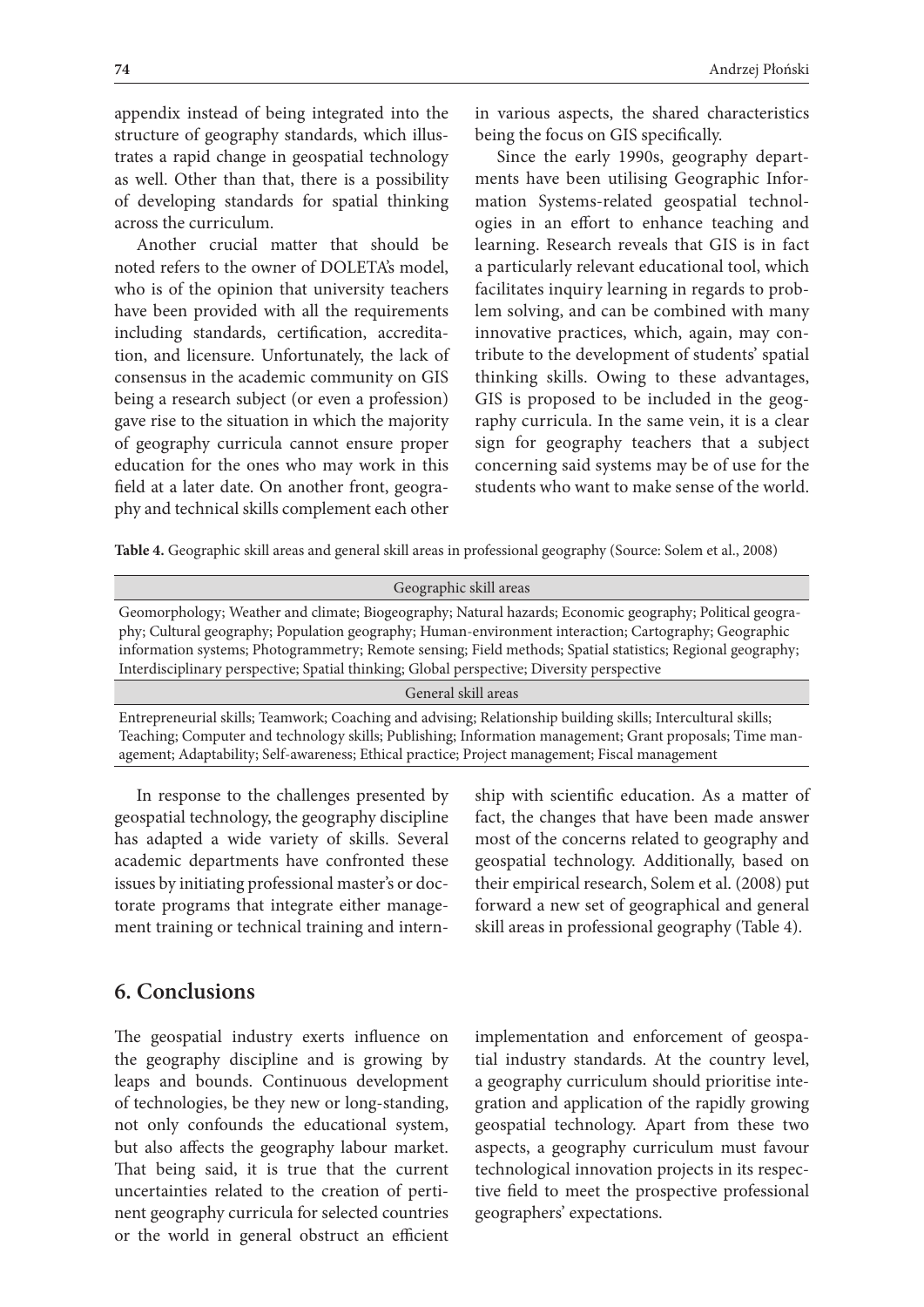## **References**

Agnew J.A., Livingstone D.N., 2011. The SAGE Handbook of Geographical Knowledge. SAGE, London.

- Bodenhamer D.J., 2013. Beyond GIS: Geospatial Technologies and the Future of History. [In:] von Lunen A., Travis Ch. (Eds.), History and GIS. Springer, New York, London, 1-14.
- Degirmenci Y., 2018. Maps in Geography Education. [In:] Gunes F., Soylemez Y. (Eds.), The Skill Approach in Education, From Theory to Practice. Cambridge Scholars Publishing, Newcastle upon Tyne, 449-459.
- DiBiase D., Corbin T., Fox T., Francica J., Green K., Jackso, J., Jeffress G., Jones B., Jones B., Mennis J., Schuckman K., Smith C., Sickle J.V., 2010. The New Geospatial Technology Competency Model: Bringing Workforces Needs into Focus. URISA Journal, 22(2), 55-72.
- Estaville L.E., 2012. Geospatial Workforce Trends in the United States. [In:] Albert D.P. (Eds.), Geospatial Technologies and Advancing Geographic Decision Making: Issues and Trends. IGI Global, Hershey, 82-89.
- Gaudet C.H., Annulis H.A., Carr J.C., 2003. Building the Geospatial Workforce. URISA Journal, 15(1), 22-30.
- Gotlib D., 2008. Nowe oblicza kartografii Internet a kartografia, Polski Przegląd Kartograficzny, Tom 10(3), 237- 246 [In Polish].
- Harvey F.J., Chrisman N.R., 2004. The Imbrication of Geography and Technology: The social construction of Geographic Information Systems. [In:] Brunn S.D., Cutter S.L., Harrington J.W. (Eds.), Geography and Technology. Kluwer Academic Publishers, Dordrecht, Boston, London, 65-80.
- Haggett P., 1965. Locational analysis in human geography. London, Edward Arnold.
- Jackson M. 2015. Representing Glaciers in Icelandic Art. Environment, Space, Place 7(2), 65-96.
- Jo I., Klein A., Bednarz R.S., Bednarz S.W., 2012. An exploration of spatial thinking in introductory GIS crosses. [In:] Unwin D., Foote K., Tate N., DiBiase D. (Eds.), Teaching Geographic Information Science and Technology in Higher Education. Wiley-Blackwell, Oxford, New York, 211-230.
- Johnson R.J., 1999. Geography and GIS. [In:] Longley P.A, Goodchild M.F., Maguire D. J., Rhind D.W. (Eds.), Geographical Information Systems Volume 1: Principles and Technical Issues. John Wiley, New York, 1999, 39-47.
- Johanson A.B., Sullivan D., 2010. Geospatial Education at U.S. Community Colleges: Background, Challenges, and Opportunities. URISA Journal, 22(2), 5-13.
- Lambert D., Jones M., 2013. Debates in Geography Education. Routledge Publishing, New York.
- McClelland D.C., 1973. Testing for Competence Rather Than for Intelligence. American Psychologist 28(1) (January), 1–14.
- Molin L., Orbring D., 2017. Sweden. [In:] Solari O.M., Solem M., Boehm R. (Eds.), Learning Progressions in Geography Education. International Perspectives. Springer, Cham, 55-74.
- National Research Council of the National Academics, 2010. Understanding the Changing Planet. Strategic Direction for the Geographical Sciences, The National Academic Press, Washington.
- Orbring D., 2017. Geographical and Spatial Thinking in the Swedish Curriculum. [In:] Brooks C., Butt G., Fargher M. (Eds.), The Power of Geographical Thinking. Springer, Cham 137-150.
- Pompper D., 2013. Diversity Matters: Harnessing the Power of Diversity for Your Organization. [In:] Wrench J.S. (Eds.), Workplace Communication for the 21st Century. ABC-CLIO LLC, California, 1-38.
- Rediscovering Geography: New Relevance for Science and Society, 1997. Rediscovering Geography Committee, Board on Earth Sciences and Resources, National Research Council. National Academy Press, Washington, D. C.
- Sharpe B., Huynh N.T., 2015. A Review of Geospatial Thinking Assessment in High Schools. [In:] Solari O.M., Demirci A., van der Schee J. (Eds.), Geospatial technologies and geography education in a changing World. Springer, Japan, 169-182.
- Shekhar S., Xiong H., 2008. Encyclopedia of GIS, Springer, New York.
- Solem M.I., Cheung I., Schlemper B., 2008. Skills in professional geography: An assessment of workforce needs and expectations. Professional Geographer, 60(3), 356-373.
- Standish A., 2009. Global Perspectives in the Geography Curriculum. Routledge, London, New York.
- Turki S.Y., 2010. What Education in GIS for Town Planners? A Tunisian Experience. URISA Journal, 22(2), 15-19.